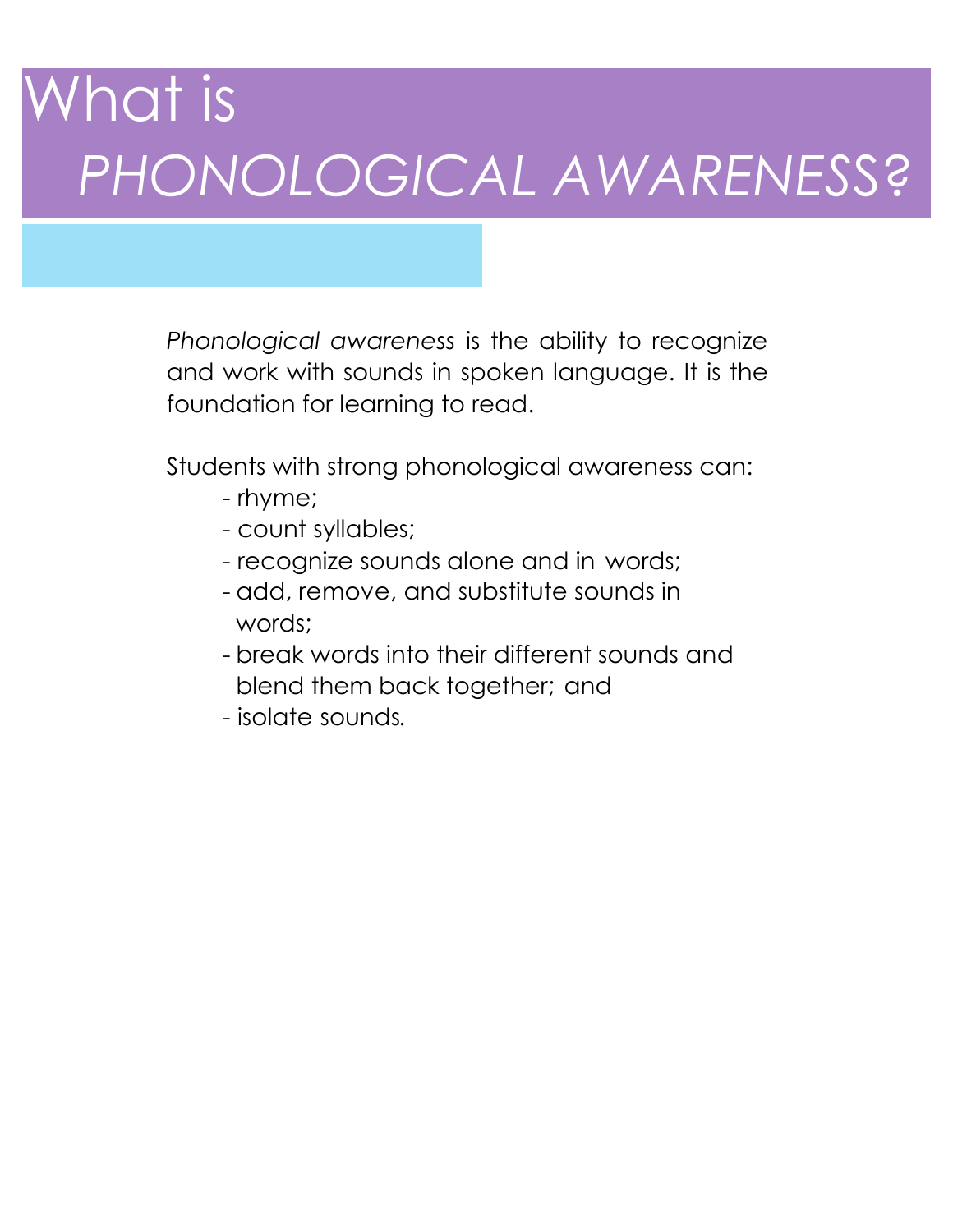# *Phonological Awareness* **Activities**

### **Rhyming Activities**

 $\Box$  Using the most common word families, play a game where you and your child take turns thinking of rhyming words. Whoever comes up with the most for each word family wins! Example: "What words can you think of that rhyme with -at?" "Cat!" "Hat!" "Rat!" "Fat!" "Gnat!"

 $\Box$  Using magazines, newspapers, and store advertisements, have your child look for pictures of objects that rhyme and cut them out. He/She can paste the pictures onto paper to create rhyme collages.

 $\Box$  Create picture cards with pairs of rhyming words. Separate the cards into two separate piles with one word from each pair in opposing piles. Take turns picking a card from each of the piles. If the words rhyme, say "rhyme time!" and keep those cards. If they don't rhyme, replace the cards in their original pile and keep playing.

> Example: <https://youtu.be/BXiWuB6XMfg>

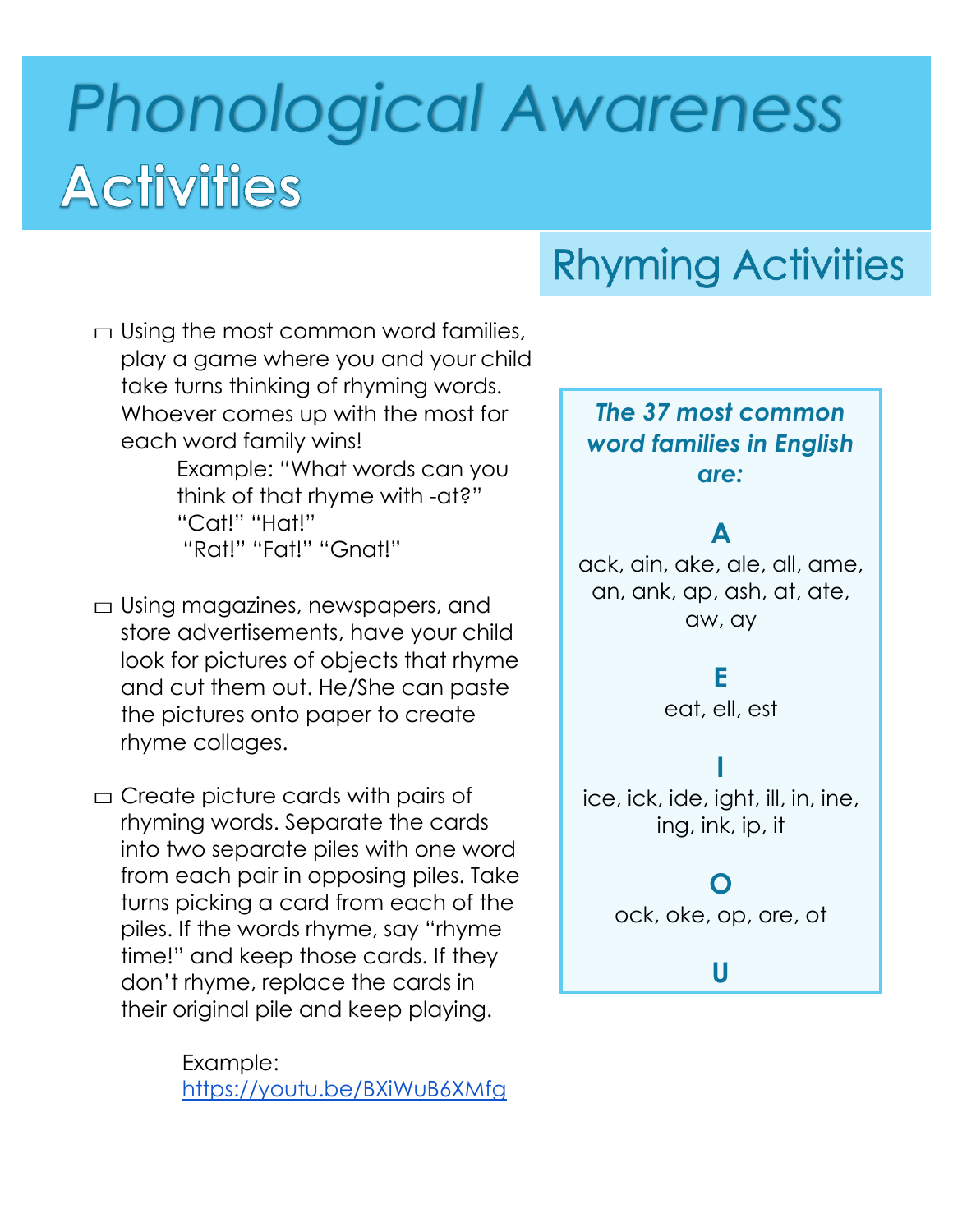- $\Box$  Play "I Spy" with your child, but instead of naming a color, say, "I spy something that rhymes with \_\_\_\_\_\_." Take turns with your child playing the game. Encourage the use of nonsense words as rhyming clues.
- $\Box$  Give your child a list of three words where only two rhyme. Ask them to identify which word does not belong.
- $\Box$  Read a rhyming picture book aloud to your child. Pause at the end of the sentences to let your child guess the rhyming word that finishes the phrase. Talk about which words rhyme. Example: <https://youtu.be/hYKzgymUoJs>
- $\Box$  Help your child read a simple rhyming passage. Start by asking your child to read a list of rhyming words, and then incorporate them into a sentence.

Example:<https://youtu.be/Qs4YuoAxrsI>

□ Sing rhyming echo songs, such as "Boom Chicka Boom." Come up with a motion for each rhyme you create and act it out.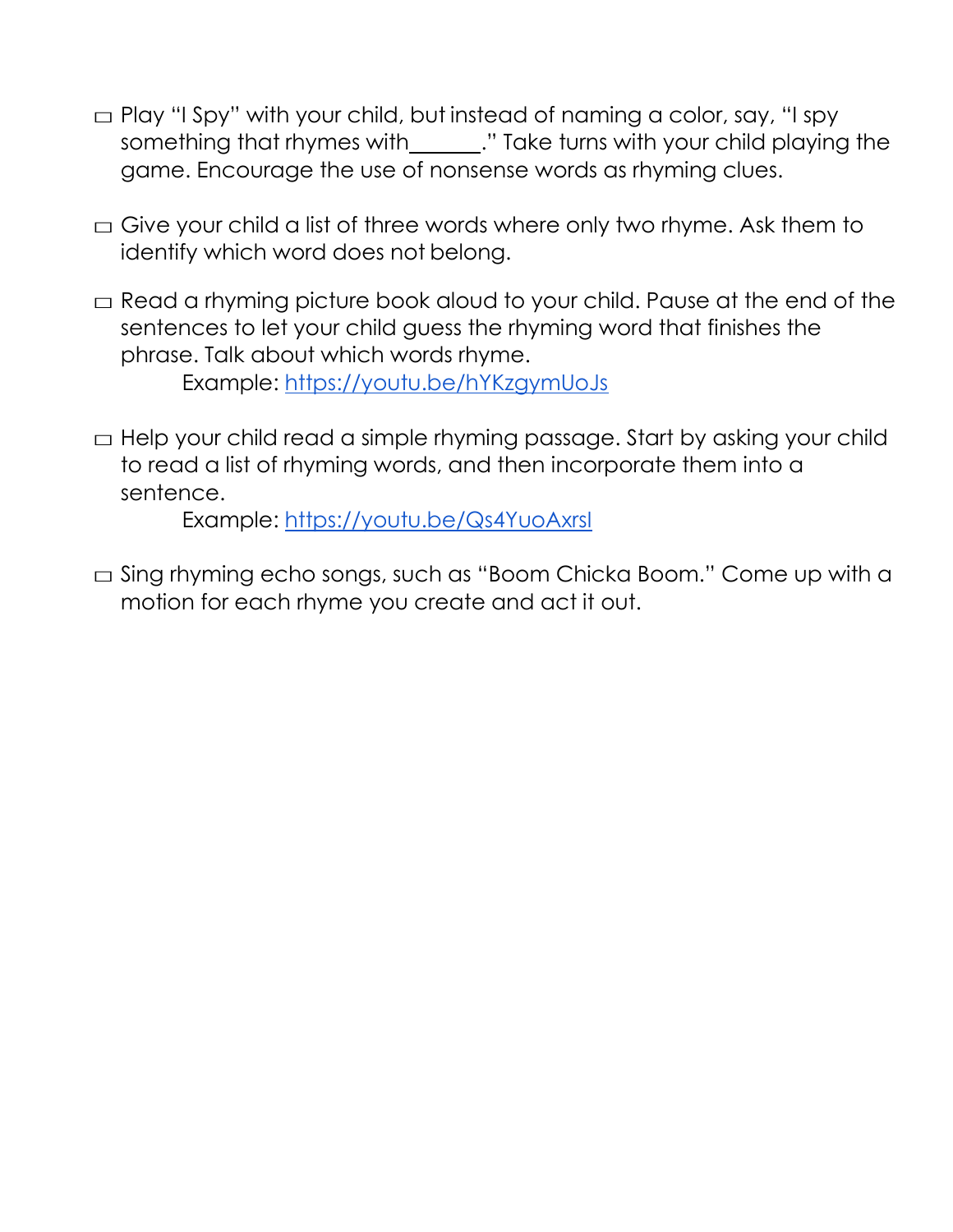### **Alliteration Activities**

- $\Box$  If your child struggles to hear the alliteration in a phrase or sentence, practice with words beginning with the following sounds: /f/, /h/, /l/, /m/, /n/, /s/, /v/, /z/. These sounds can be drawn out to emphasize their placement at the beginning of each word. Come up with simple phrases where the words all begin with the same sound. Say the phrase and have your child repeat it back, drawing out the beginning sound. Example: "Sssneaky sssnakes ssslide and ssslither."
- $\Box$  Ask your child to think of words to describe the objects they see. Tell your child the word used has to start with the same sound as the word they are describing.

Examples: "delicious donut," "bouncy ball," "green grass"

- $\Box$  Play a game where you and your child take turns finding objects around the house to use in silly alliteration sentences. See who can use the most words beginning with the same sound in their sentence. Example: "Sister's stinky sock smells sour."
- $\Box$  Have your child think of silly names for themselves, family, and friends. The new names must be at least three words long, and all of the words in the name must begin with the same sound as the person's regular name.

Examples: "audible Audrey Octopus," "hairy helpful Henry," "creative character Kim," and "picky pal Parker"

 $\Box$  Practice tongue twisters.

Familiar tongue twisters:

- o Peter Piper picked a peck of pickled peppers.
- o He sells seashells by the seashore.
- o How much wood would a woodchuck chuck?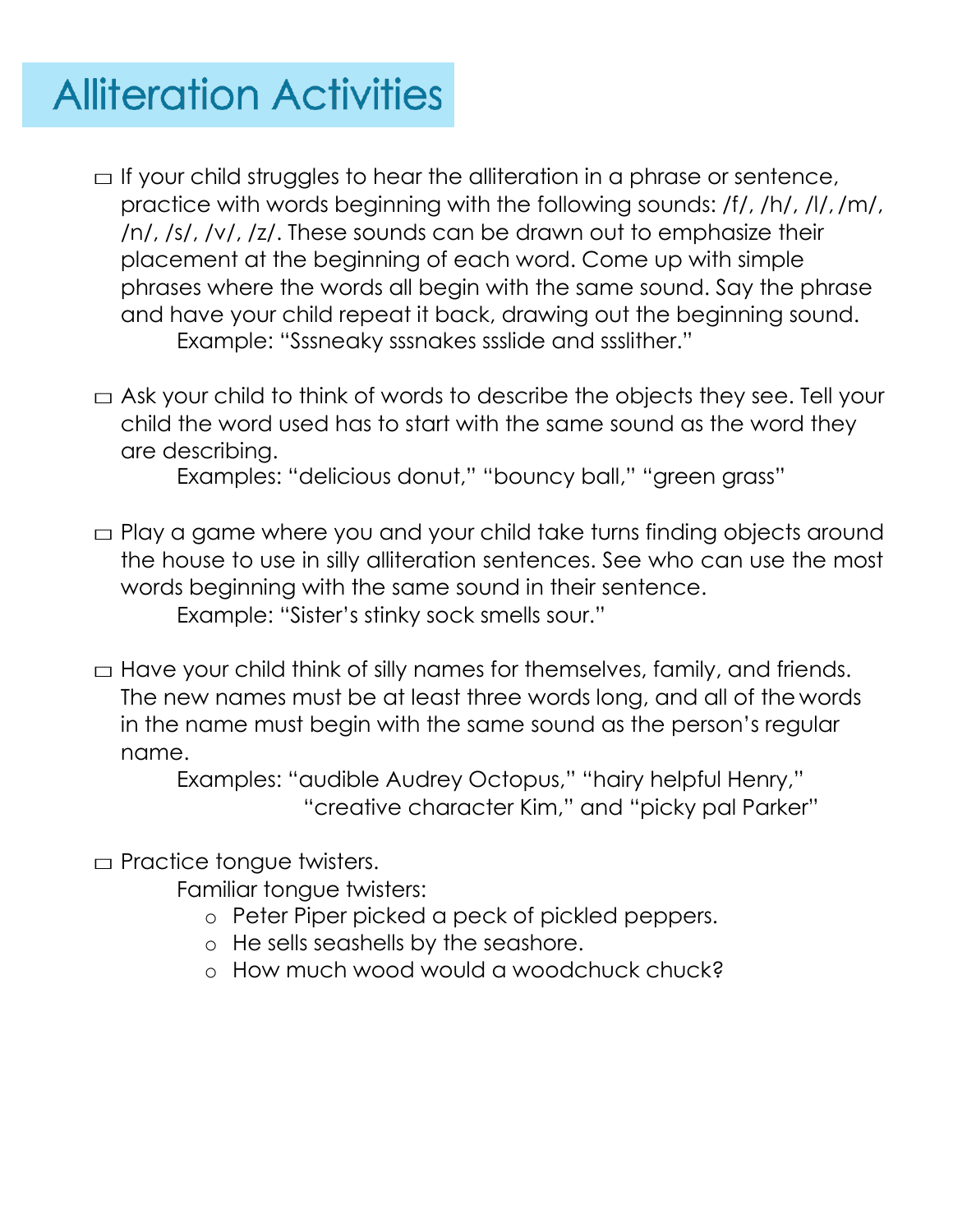#### **Sentence Segmentation**

 $\Box$  Recite a nursery rhyme line by line to your child. After each line, ask your child how many words were heard in that line.

Example: "Do you know the Muffin Man,"

"6 words!"

"Who lives on Drury Lane?"

"5 words!"

*Alternate version:* Recite a favorite poem verse or song lyric to your child. Have your child clap for each word heard in each line.

□ Use any board game and pieces you have available at home (Candyland, Chutes and Ladders, Life, Monopoly, etc.). Tell your child you will take turns saying a sentence. For every word in the sentence, the other player will move one space. Take turns giving the sentences and moving pieces. The first player to the end wins.

#### *Familiar Nursery Rhymes:*

Mary Had a Little Lamb Baa, Baa, Black Sheep Twinkle, Twinkle, Little Star Hey, Diddle, Diddle Jack and Jill I'm a Little Teapot The Muffin Man This Little Piggy Three Blind Mice Itsy Bitsy

 $\Box$  Show your child pictures of family members and friends. Ask your child to say the name of the person, then to count the number of syllables in each name. If your child has trouble identifying syllables, have him/her wrap their hands around their neck under the jaw and say the name again. Each time the chin drops, it is a syllable!

**Syllable Activities** 

 $\Box$  Play "Jumping Syllables" with your child. Model how to play the game by giving them a two-syllable word. As you say each syllable, open your right hand, then your left hand. Then cross your hands, showing how you are jumping the syllables to make a new, silly word.

> Example: "pen/cil" becomes "cil/pen"

 $\Box$  Read a picture book aloud to your child. Pause throughout the story and ask your child to identify how many syllables are in a certain word. Help them clap out the syllables for extra practice.

Example:<https://youtu.be/n1C4L8y95kM>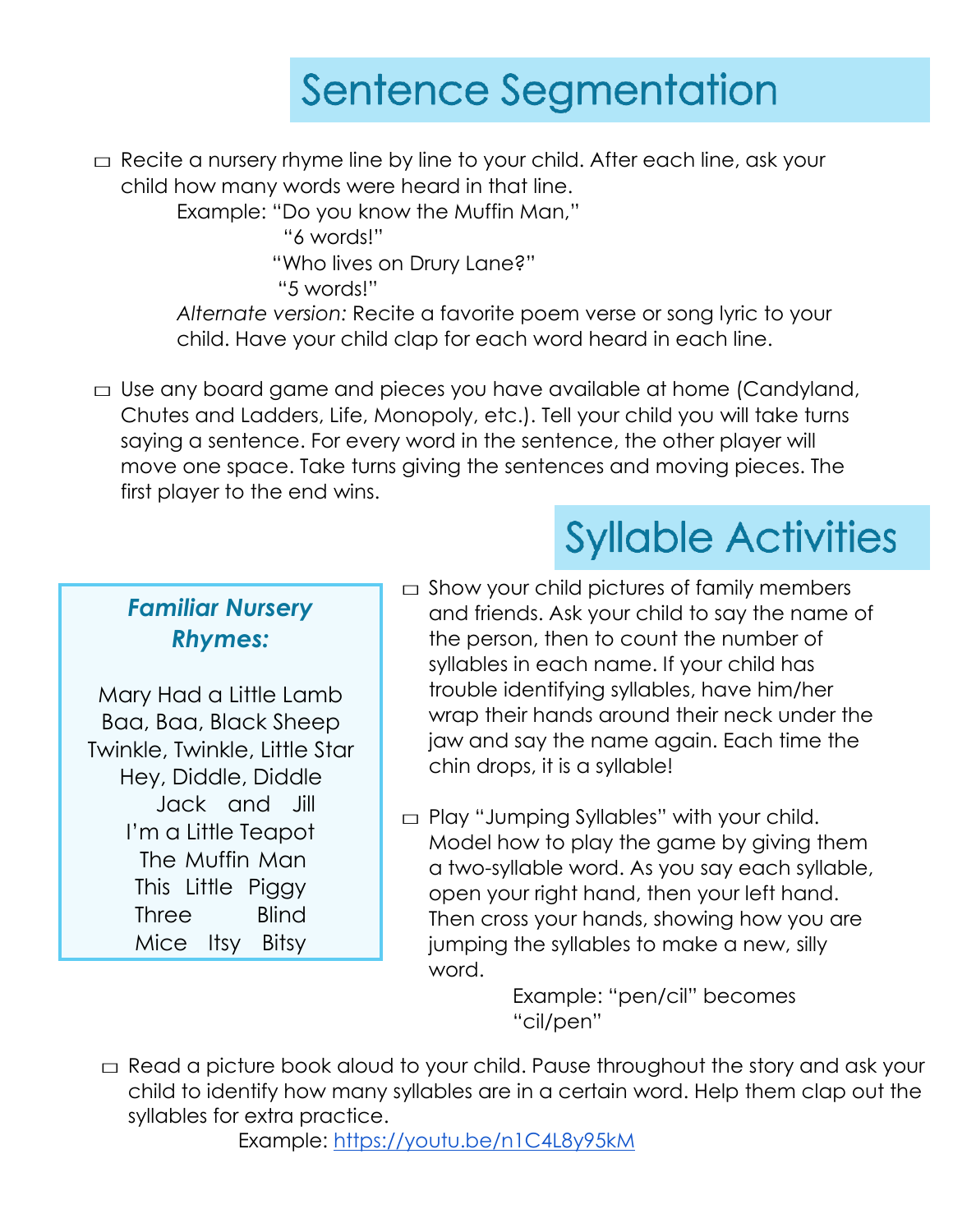- □ Practice counting syllables for different household objects. Help your child count the syllables in a word by clapping once for each syllable. Example: <https://youtu.be/pcTDCoR-NsY>
- $\Box$  Roll a dice. Take turns brainstorming words with as many syllables as the number rolled.
- $\Box$  A vowel-r syllable pattern has a vowel followed by an r (like doctor or farm). Create a chart to practice these words by writing the word on one side followed by empty columns for the word sounds. Help your child write the letter sounds in the columns and underline the vowel r-syllable patterns. Next, help your child draw a connecting curve under the syllables of the word.

Example:<https://youtu.be/hPyzxqa8VcQ>

 $\square$  The floss rule means that when a single syllable word ends in f, I, or s, then double the final letter. (Example: fall, floss, ball). Create a chart that is titled floss rule words on one side and exceptions to the rule on the other side. Say a word and ask your child to determine if the floss rule applies to the word. Ask your child to write the word in the appropriate column.

Example:<https://youtu.be/N0SftHCxTIU>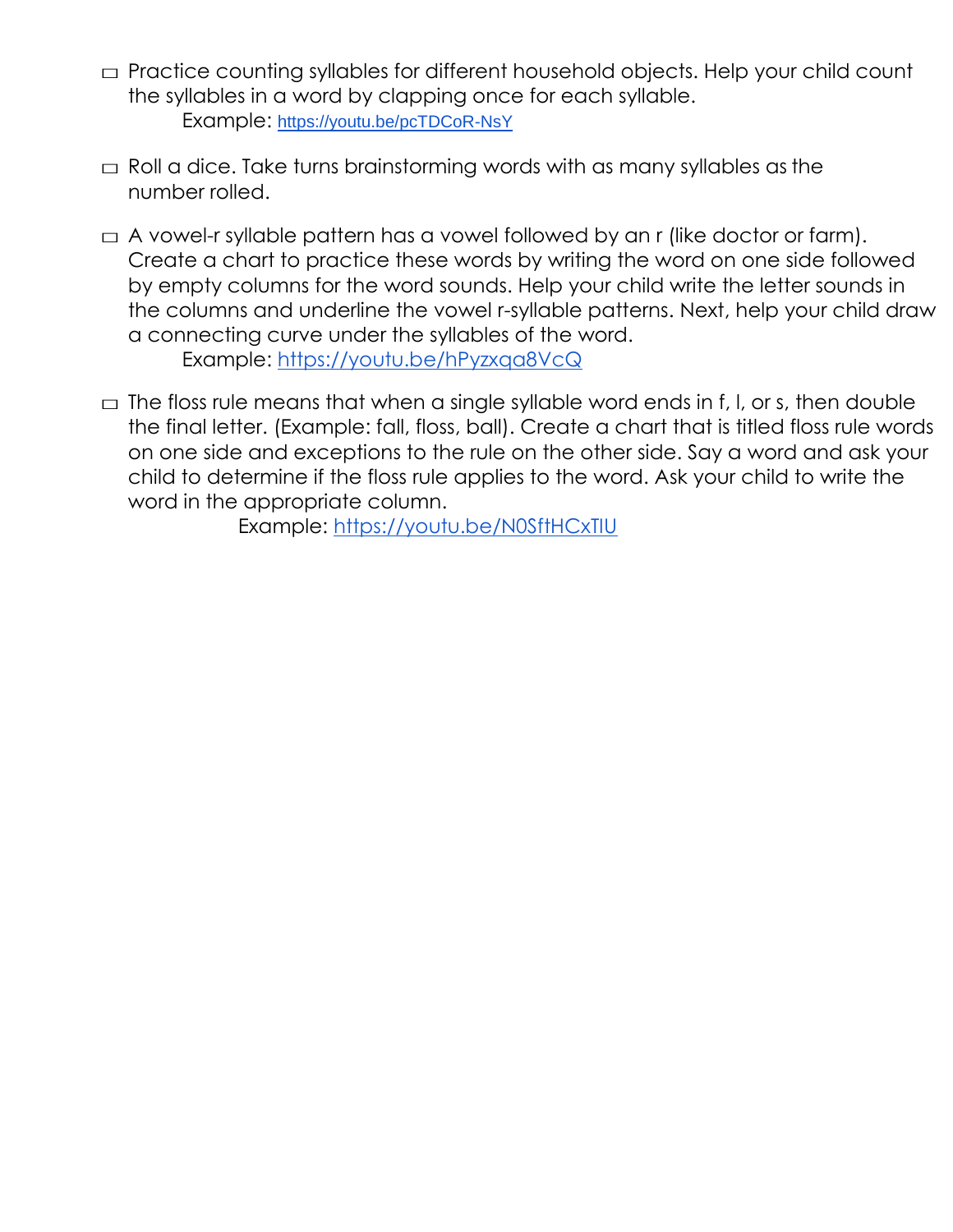### **Onset and Rime Activities**

 $\Box$  Play a word guessing game with your child. Give your child clues one at a time, describing the onset and rime. Once your child understands how to play, take turns giving the clues.

Examples: "It begins with the /r/ sound and rhymes with 'bug'." (rug) "It begins like 'bed' and ends like 'rest'." (best) "It ends with /op/ and begins like 'tool'." (top)

 $\Box$  Help your child say the individual sounds in simple words. Ask your child to say the first, middle, and last sound in different words. Example: [https://youtu.be/SPKRN\\_sXcVs](https://youtu.be/SPKRN_sXcVs)

 $\Box$  Create flashcards with pictures representing simple words (like car or lamp). Cut each flashcard in half vertically. Ask your child to name each card, then mix up the halves. When your child picks up the first half of any card, have them name the beginning sound of that word. Ask them to find the matching half and name the ending sound of the word. Then, ask them to say the word altogether.

Example: [https://youtu.be/xb8hJSG\\_YYU](https://youtu.be/xb8hJSG_YYU)

 $\Box$  Turn words into a math problem. Ask your child to solve the equation to build words, using onset and rime.

Examples: "What plus 'et' makes the word *net*?" (/n/) "/h/ plus what makes the word *hippo*?" (ippo)

 $\Box$  Use different colored building blocks to represent onset sounds and rime sounds. Lock different block combinations together, and say what word is represented. Change the onset blocks to make rhyming words, change the rime block to make new words. Examples:



*Note: Phoneme Activities should be done in the order listed. Follow the arrow to move down the phoneme mastery progression.*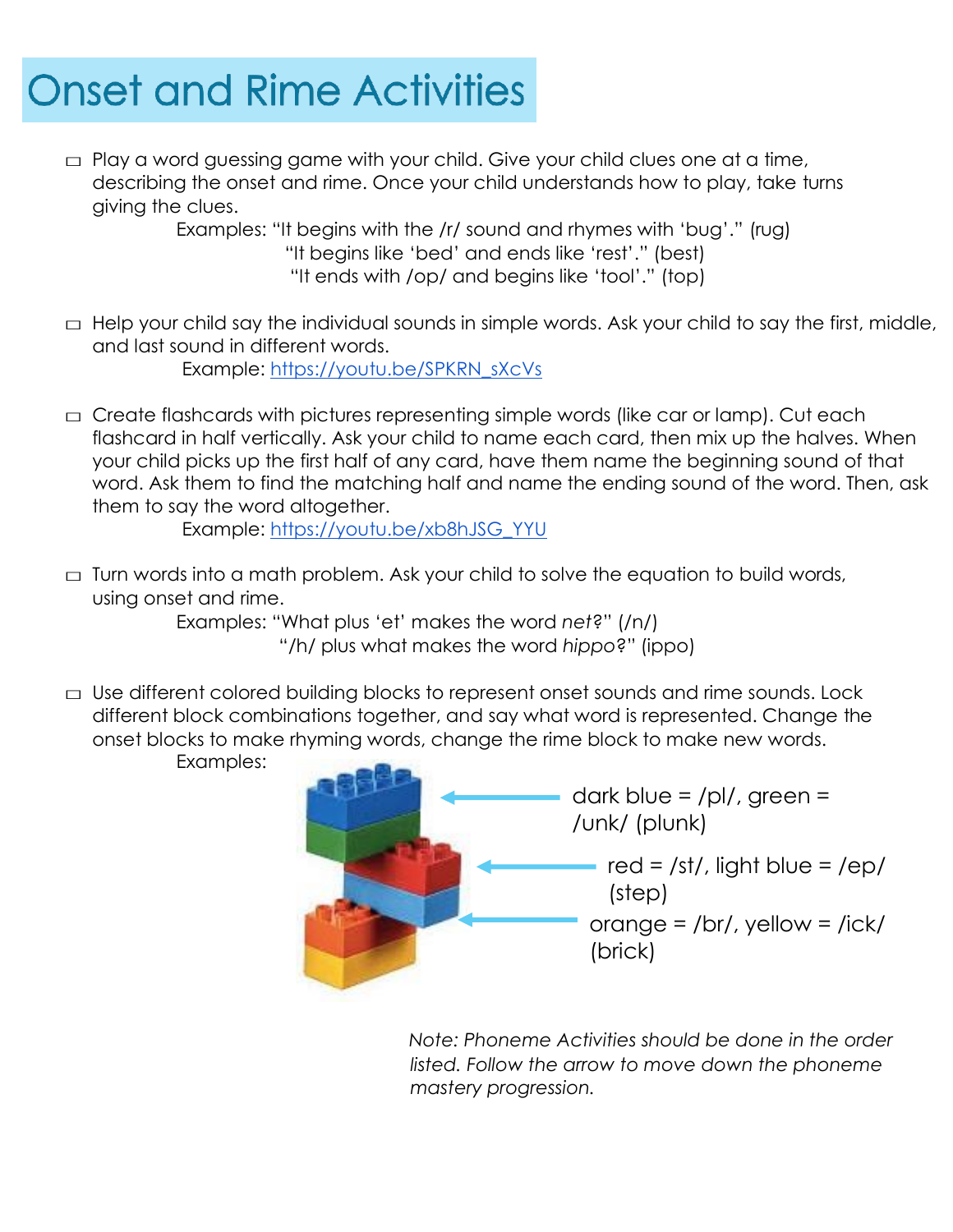#### **Phoneme Activities**

 $\Box$  Give your child a list of three words and ask him/her to identify which two begin with the same sound.

Example: "Which words begin with the same sound: *paper, pickle,* or *dish*?"

 $\Box$  While out, name different items you see. Ask your child to tell you the first sound heard in each word you give. After your child can successfully tell you the beginning sound, have him/her tell you the last sound.

Examples: "What is the first sound in *road*?" "/r/" "What is the ending sound in *road*?" "/d/"

- $\Box$  Create a list of words that can be changed by adding a letter sound. Example: ice becomes nice when you add "n". Read a word from the list and ask your child to repeat the word. Then, ask your child to add the new letter sound to the word and say the word altogether. Example: <https://youtu.be/RPlxbRF52rM>
- $\Box$  Read "There's a Wocket in My Pocket" aloud to your child. While reading, pause to talk about how the first sound of different words is changed to make a silly word in the book. Example:<https://youtu.be/NjP0k9p0MpE>
- $\Box$  Ask your child to write a simple word, like cat. Then, ask them to change the first letter to form a new word, like bat. Keep changing letters to form new words. Each time you change a letter, ask your child to write the new word. Example: [https://youtu.be/j\\_8DJLn0aPQ](https://youtu.be/j_8DJLn0aPQ)
- $\Box$  Write letters on individual pieces of paper. Write a word family like "ig" or "all" on a separate piece of paper. Leave space for your child to put new letters in front of the word family in order to form new words. Ask your child to form a new word and use it in a sentence. Example:<https://youtu.be/5K6WicXvYGs>
- $\Box$  Create picture cards of different words that are at your child's skill level. Ask your child to identify each sound for two words at a time. Help them identify whether the words are alike on the first sound, middle sound, or last sound. Example:<https://youtu.be/dJFO1klkdNM>
- $\Box$  Practice changing letters in a simple word in order to create a new word. (Example: hat to cat, bug to mug) Help your child write the old word and circle the letter that needs to change in order to create the new word. Then, ask your child to write the new word. Example:<https://youtu.be/KqK5T9jkbK8>
- $\Box$  Create flashcards of words containing /th/, /ch/, /sh/ at the beginning or end. You can also include some words that don't contain those sounds. Hold up the flashcards and ask your child to identify which spelling pattern the word contains. Example:<https://youtu.be/mPXIqyT3LSg>
- $\Box$  Brainstorm simple words and ask your child to tell you what middle sound is heard. Examples: "What is the middle sound in *sun*?" "/u/" "What is the middle sound in *hatch*?" "/a/"